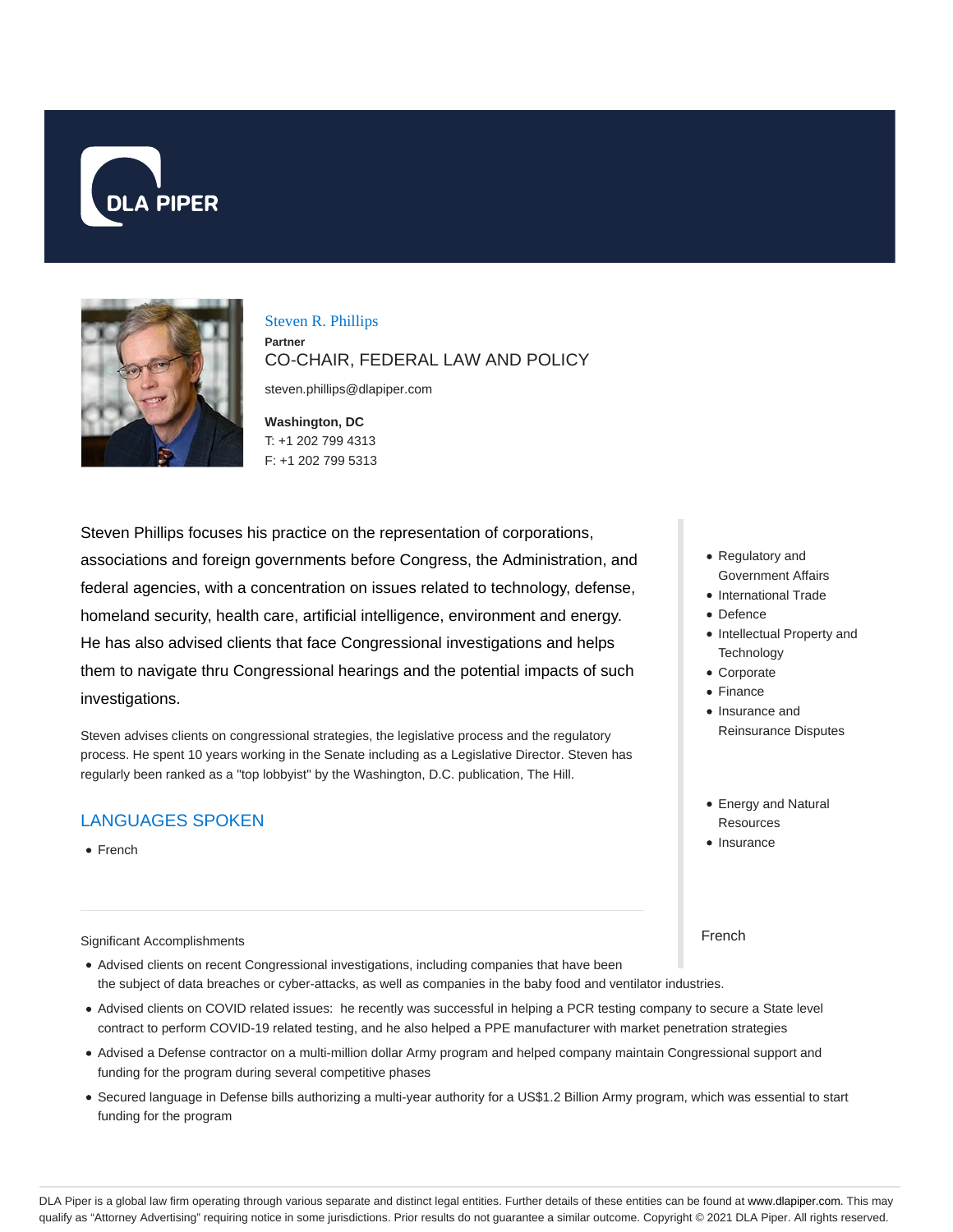- Advised clients regarding various technology issues and policies; helped an industry coalition implement a strategy to affect the standards for the next generation technology
- Helped develop and implement a strategy to secure passage of the SMART cities grant program, to provide \$500 Million in grants to deploy smart and AI technologies
- Advised a consumer goods company on CPSC policies and strategies related enhancement of product safety
- Advised several clients regarding trade, CFIUS and export control policies and legislative proposals, as well as how to comply with trade sanctions laws
- Developed strategy to secure hundreds of Millions of dollars in increased funding in Defense bills for several Army and Navy programs, in face of challenges from competitors
- Worked with a large Defense company to resurrect a Billion dollar defense weapons system, which had been initially cancelled by the Defense Department. The effort involved drafting legislative language and advocating before all Congressional Defense committees
- Advised several companies on the new loan guarantee and renewable energy provisions in the recently enacted economic stimulus bill
- Developed successful strategy to help a European government retain a key US military base in the territory; strategy included working closely with DoD and Congress on developing Private Public Partnership concepts
- Helped companies protect important tax provisions from being adversely affected by Congressional efforts to revise key tax deductions
- Developed and implemented a strategy to secure passage of the SAFETY Act that provides liability protection for anti-terrorism products and services
- Attend the WTO trade talks in Singapore and the GATT negotiations in Geneva; worked with negotiators on issues such as high-tech tariffs, textiles and anti-dumping
- Organization of successful Senate efforts to stop revision to patent law that would have resulted in hundreds of millions of dollars in lost revenue and adversely affected pharmaceutical research
- Assistance to a company in securing over \$50 million in federal funding for an environmental cleanup of valuable property

#### CREDENTIALS

## **Admissions**

- District of Columbia
- North Carolina

## Prior Experience

Prior to joining DLA Piper, Steven served as legislative director and counsel to a U.S Senator. During his 10 years in Congress, Steven developed and implemented the Senator's legislative strategy and managed his legislative staff. He served as the senior policy advisor to the senator on a broad range of issues, including technology, appropriations, trade, tax, communications, health care, energy, and environment. Steven's responsibilities included drafting legislation and speeches, in addition to providing advice on Senate floor strategy.

Prior to working in the Senate, Steven served as a law clerk for a mid-size French law firm and as a law clerk to a firm in Raleigh, North Carolina. He is fluent in French and has traveled extensively in Europe and Asia.

## **Recognitions**

- The Legal 500 United States 2015 - Recommended, Insurance: Non-contentious
- Named to Top Lobbyists 2021, The Hill, 2021
- Named to Top Lobbyists 2020, The Hill, 2020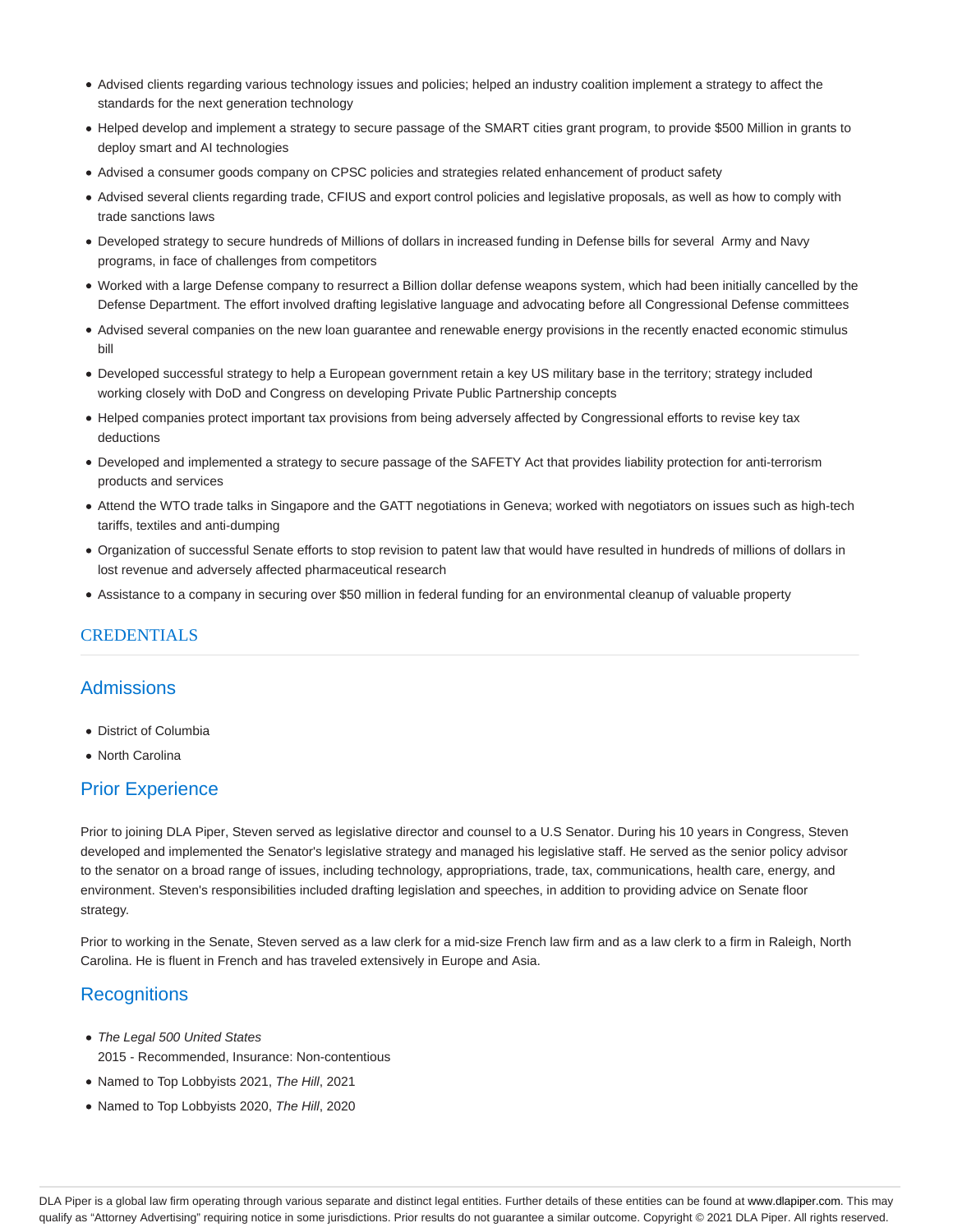# **Education**

- J.D., Campbell University, The Norman Adrian Wiggins School of Law 1987
- LL.M., Georgetown University 1989
- B.A., Campbell University 1984 cum laude

### INSIGHTS

## **Publications**

**Dobbs v. Jackson Women's Health : Implications for business of a post-Roe landscape**

23 June 2022

Dobbs raises a number of important questions for companies and entities.

**SEC 2021 and beyond: What to expect**

7 December 2020 Some likely areas of SEC focus, from both the regulatory and enforcement perspectives, in 2021 and beyond.

**What companies need to know about the Obama Administration's Cybersecurity Order**

14 FEB 2013

- With the goal of countering China's tech ascendancy, the US Senate approves the US Innovation and Competition Act, 16 June 2021
- Technology, artificial intelligence in focus for the Biden Administration and the 117th Congress, 18 March 2021
- The new economic aid to hard-hit small businesses, nonprofits, and venues…what is in it for businesses?, 22 December 2020
- Landmark artificial intelligence legislation advances toward becoming law, 16 December 2020
- SEC 2021 and beyond: What to expect, 7 December 2020
- PREP Act immunity: federal courts weigh in, 4 September 2020
- Main Street Lending Program updates: Revised terms and new guidance, 11 June 2020
- Senate passes bill to expand PPP loan covered period to 24 weeks and reduce required use on payroll costs to 60 percent, 4 June 2020
- SBA Paycheck Protection Program: SBA issues long awaited forgiveness application, with additional guidance expected, 21 May 2020
- Main Street Lending Program: Federal Reserve expands scope and eligibility for small and mid-size business loans, 5 May 2020
- HHS clarifies PREP Act immunity for COVID-19-related activities, 28 April 2020
- Congress approves more funding for small businesses, 23 April 2020
- Main Street Lending Program: Federal Reserve unveils emergency lending facilities for small and mid-size businesses up to 10,000 employees, 13 April 2020
- US \$2T stimulus COVID-19 package includes significant R&D funding, 10 April 2020